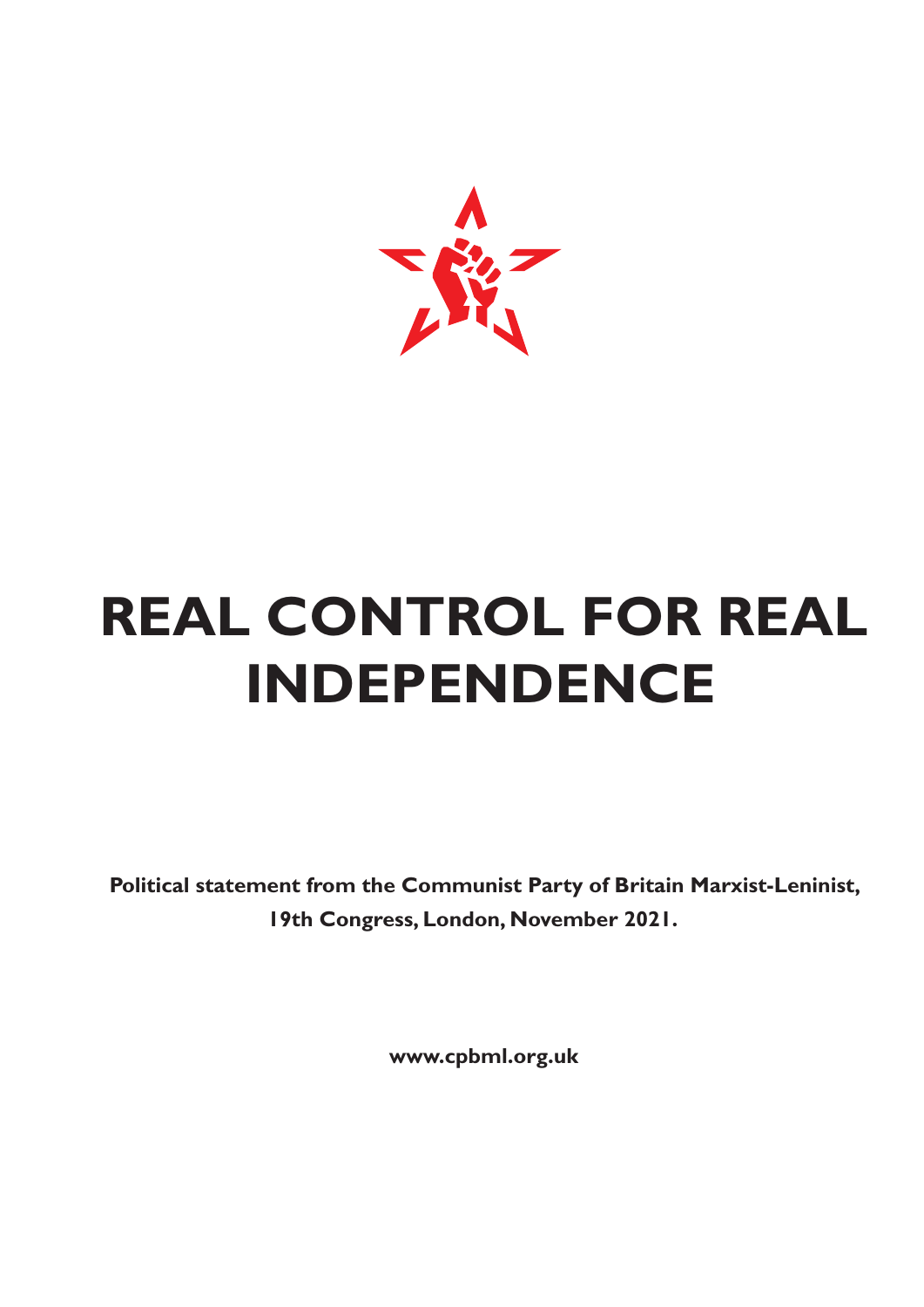

Britain is out of the European Union. It is an immense achievement, a victory won despite the united opposition of the establishment – the City, the CBI, the political parties, the archbishops, not to mention the media and most of the trade union executives. And won by workers, aided by a few temporary allies in the capitalist class, some of whom genuinely care about the future of Britain.

Now a new fight faces the working class: real independence. That issue was hardly if ever raised before Britain joined the EEC, forerunner of the EU. The overwhelming vote in 1975 to confirm, by more than 2 to 1, membership of the EEC, reflected a defeated mentality in the working class, a deep lack of confidence in their ability to solve the problems of the day.

Real independence is the complete opposite of the phoney independence offered by the SNP or Plaid Cymru. It is about asserting control, not handing it back to the EU. The break-up of Britain, if permitted, would be a great setback for the British working class.

The 2016 referendum was a landmark whose significance is only now starting to be appreciated, close as the result was. Reflecting as it does an understanding that independence is the only way forward, the referendum set Britain and its working class on a new track.

The necessary direction of travel is clear, and it now runs directly counter to the globalist plans of imperialism worldwide. Finance capitalism seeks a world where it can operate without hindrance, an approach summed up in the new phrase of Global Britain. They mean a world where their capital can migrate at will, and in return they are happy to grant the same privilege to global capital – the liberty to shift in and out of Britain as it feels fit.

And as with capital, so with labour too. Britain has left the EU, but there is no intention on the part of the capitalist class to control the movement of labour. Witness the new "points" system introduced in January 2021 – the effective abandonment of a cap on immigration, the explicit abandonment of any requirement to show that jobs cannot be filled by skilled labour here, the massive extension of "pilot" schemes for seasonal workers.

They want the four freedoms of the  $EU$  – the movement of capital, goods, services and "persons" (a legal obfuscation…it means both companies and labour), but they want it for the whole world.

We know what that would mean. The continued sale of British assets overseas, the continued decline of manufacturing, the end of steel production. The end of a future for generations of young workers denied the opportunity to express their talent and enthusiasm in useful work. Forget the patronising talk of the "left behind" – millions are to be deliberately dumped in the flight to the so-called free market.

## Keep Britain united

Leaving the EU has given all of us an opportunity to strengthen British unity by rebuilding our economy. Together, the working class across Britain can and must build on its long history of workers' unity. Investment in transport and energy infrastructure integrated across Britain will further strengthen that unity.

Constitutional upheaval does not strengthen our unity. Workers must now take charge in our industries and public services, our fisheries and our farms, and fight together to build the real economy in the interests of the whole of Britain.

The EU's great hope is that its allies in the SNP. Plaid Cymru, and the Welsh Labour Party will succeed in breaking up Britain and returning parts of our nation to Brussels. It hopes that weakness and division will work to its advantage. Ensuring the failure of that strategy is one of the key tasks facing workers throughout Britain in this coming period.

A united Britain is our best defence against predatory global capital. The world's multinational corporations don't want to deal with nation states that uphold their own sovereignty. Separation, devolution, federalism, regionalism, privatisation and deregulation all break up Britain in one way or another. All let multinational corporations operate more freely.

Workers developed the nation of Britain and our democratic working class culture. It is our common legacy. Far more unites us than divides us. Governments come and go, while working class unity is fundamental and should be enduring. A united Britain is a condition for progress.

Ireland has always been a separate nation, though one divided by a colonial history. We want the friendliest relations with the whole of Ireland. And we stand against EU attempts to use the Protocol to keep a toehold in the UK. Only the people of Ireland can decide the future of the island.

#### The crisis returns

Workers must prepare for an onslaught on living standards driven by a mounting legacy of debt, not created by the Covid-19 pandemic but now even more severe.

After the financial collapse of 2007/9 a common refrain was "extend and pretend". Extend involved buying political time by rescheduling the debt, putting repayment off for 15 years or more. The pretend part involved making out that things would revert to "normal" over time and that the monetary structure is resilient. This make-believe economics was dignified with a fancy term – Quantitative Easing.

Adding 15 or more years to 2007/9 takes us to around 2022-2024 onwards. So the current period has always been likely to mark the beginnings of a major financial unravelling. As to the pretence of resilience, the emerging reality is the opposite.

The reality is the 2007/9 debt is now coming up for redemption. But since it can't be repaid, it will have to be renewed on terms acceptable to the creditors, extending Quantitative Easing into the future. The main creditors are the Bank of England, workers' savings in particular pension funds, and overseas investors. But the Bank and the pension funds are regulatory captives of the government and will carry on buying government debt (so-called giltedged securities) until they go pop, even while

**'The referendum set Britain and its working class on a new track.'**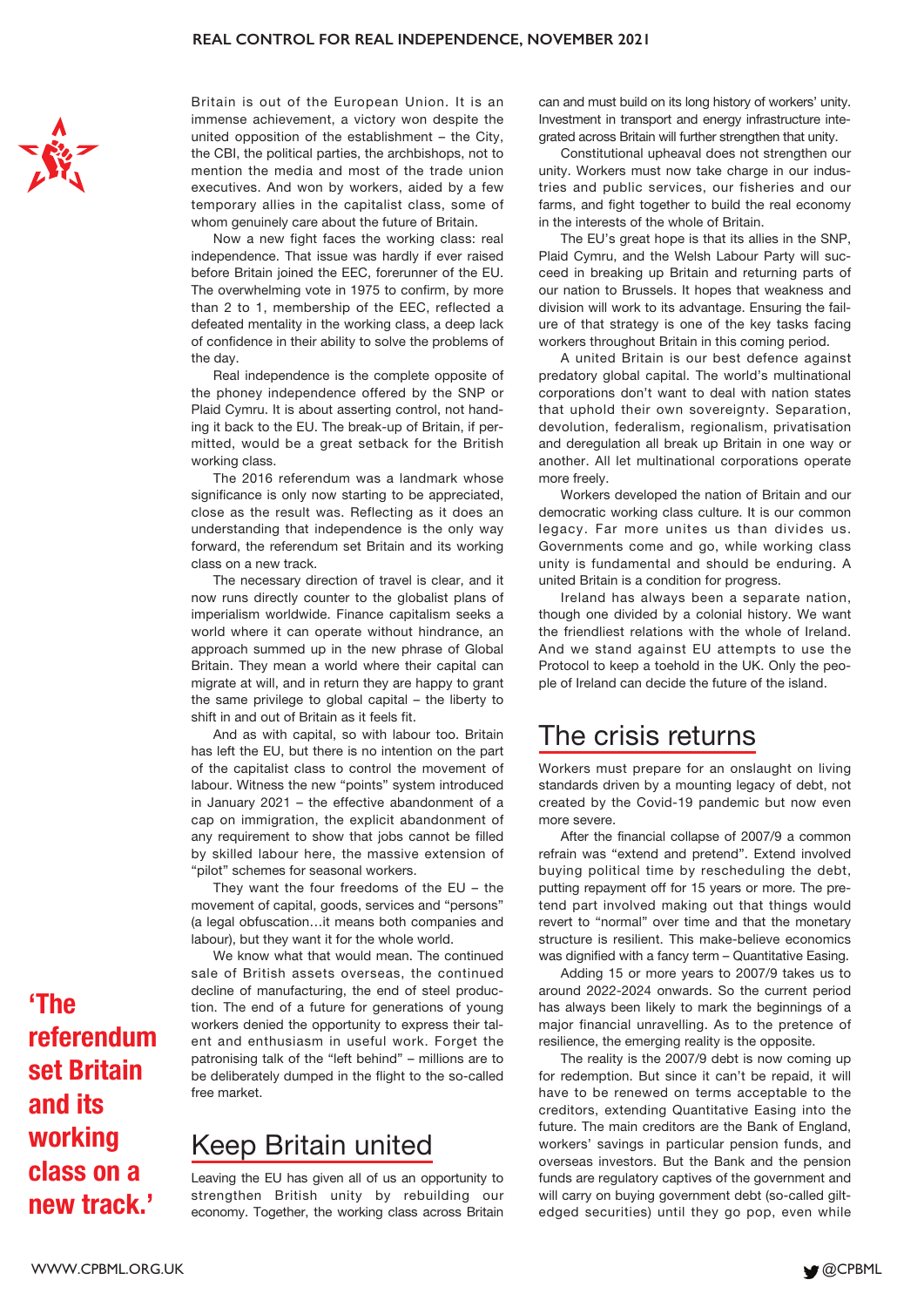repayment is pushed further and further away. This leaves overseas investors as the only ones with leverage. Unless restricted – and no government has shown any appetite to do that – they will be able to shake down the government by providing protection money to maintain its finances. In return they will expect the government to do as it is told. The Bank of England even described this dependence on overseas investors as the "kindness of strangers".

This all makes the current period highly dangerous. History shows that when finance unravels in a major way (not just in a normal periodic slump) either workers take control or the call for military war and a British domestic war on workers becomes generalised.

## War and peace

Imperialism is also raising the risk of war. Western imperialist hatred of Russia and China is driven in significant part by those two countries' history of revolution – capitalists never forget nor forgive those who challenge their power – but in even greater part by their industrial and financial muscle. Even so, this is not the 1930s, with the European powers egging on Nazi Germany to destroy the Soviet Union. It's more like 1914: imperialist war to divide up the spoils of the entire planet.

Much time over the years has been spent debating whether war is inevitable under capitalism, as Lenin advanced. What we do know is that the presence of strong, armed socialism in the world held capital back from the kind of disputes that could have ended in a world conflagration.

The world was a safer place with the Soviet Union in it. It was safer, too, when China restricted itself to upholding its own sovereignty. And the world is even less safe with our own government seeking to back up its Global Britain push with the armed forces redesigned not to protect Britain but to protect and expand imperial interests abroad.

We said that the demise of socialism in the USSR would lead to the untrammelled establishment of capitalist trading blocs, and that trading blocs can become warfighting blocs. That is now happening. The people must intervene in order to prevent the current provocations from escalating into war.

We denounce this government's warmongering attempts to take Britain back east of Aden. Britain should have no role there save to trade. It must renounce the role of spear carrier for the US imperialist mass murderers.

The politics of opposition to war must be seized by the same people who, against establishment opposition, forced us out of the EU: the honest, concerned mass of working people.

Leaving the EU was one thing. Leaving NATO will be of a different order altogether – but just as essential.

# A future for Britain

Britain is a working class nation. Independence requires that workers assert the right to work, the right to skill. The right to housing, to education and health. The right to determine what medicines we use, and to produce them here. Above all, the right to be a truly productive nation, a nation where things are made.

A working class must have modern industry. Productive land must be used to produce food for the people. Britain cannot cut itself off from the world, but an independent working class can never allow Britain to be held hostage by outside forces.

Young workers must be brought into work, with employers forced to take on apprentices, paid for out of company profits. The country needs entirely new workplaces, making entirely new things. That goes for the established industries such as engineering, but also for the newer ones – biotechnology and information technology for example.

But where is the investment in the education of the people? Instead capitalism is content to see talent undeveloped here. Even the government's new Office for Talent, ostensibly to boost British science, is exclusively charged with making it easier to import talent trained abroad.

And where are the new industries, the new industrial workforces? Not here, not in the quantity there should be. In a country dominated by finance capital and its need for short-term profit, the practical benefits of Britain's outstanding – and often curiosity-driven – science are usually not realised here; instead they are developed abroad. Meanwhile, the proportion of our workforce engaged in manufacturing fell by 62% between 1982 and 2018.

The lesson here is that, outstanding as British research is, it must be used to advance the interests of British workers by feeding into new methods of production, based here. Manufacture, making things, is still essential to Britain. You can't eat a financial derivative. You can't live in a junk bond. New industries are essential to the future of Britain: they will not come without science and technology. The alternative is decline, both of Britain and of the British working class.

A sovereign nation must also have its own technology. Without technology sovereignty Britain's IT infrastructure could be held to ransom by foreign governments or companies. In particular, Britain could become squeezed in the growing confrontation between China and the USA.

A sovereign nation must also be in control of its own energy production. Never again should France be able to threaten to cut off electricity to Jersey at the flick of a switch, as President Macron did this year in the row over fishing rights Workers in the industry quickly need to plan our energy needs; British engineers can build the Small Nuclear Reactors that will give us time to develop the large reactors and other effective renewable sources of energy.

Science has shown that climate change is happening, but for too many people the answer is to reject the help that science can provide through, for example, new nuclear technologies (the old ones would be better than abandoning nuclear) or new genetic technologies. Workers deserve improvements in the quality of the environment (which capitalism doesn't want to pay for if not forced). The

**'Independence requires that workers assert the right to work, the right to skill. Above all, the right to be a truly productive nation, a nation where things are made.'**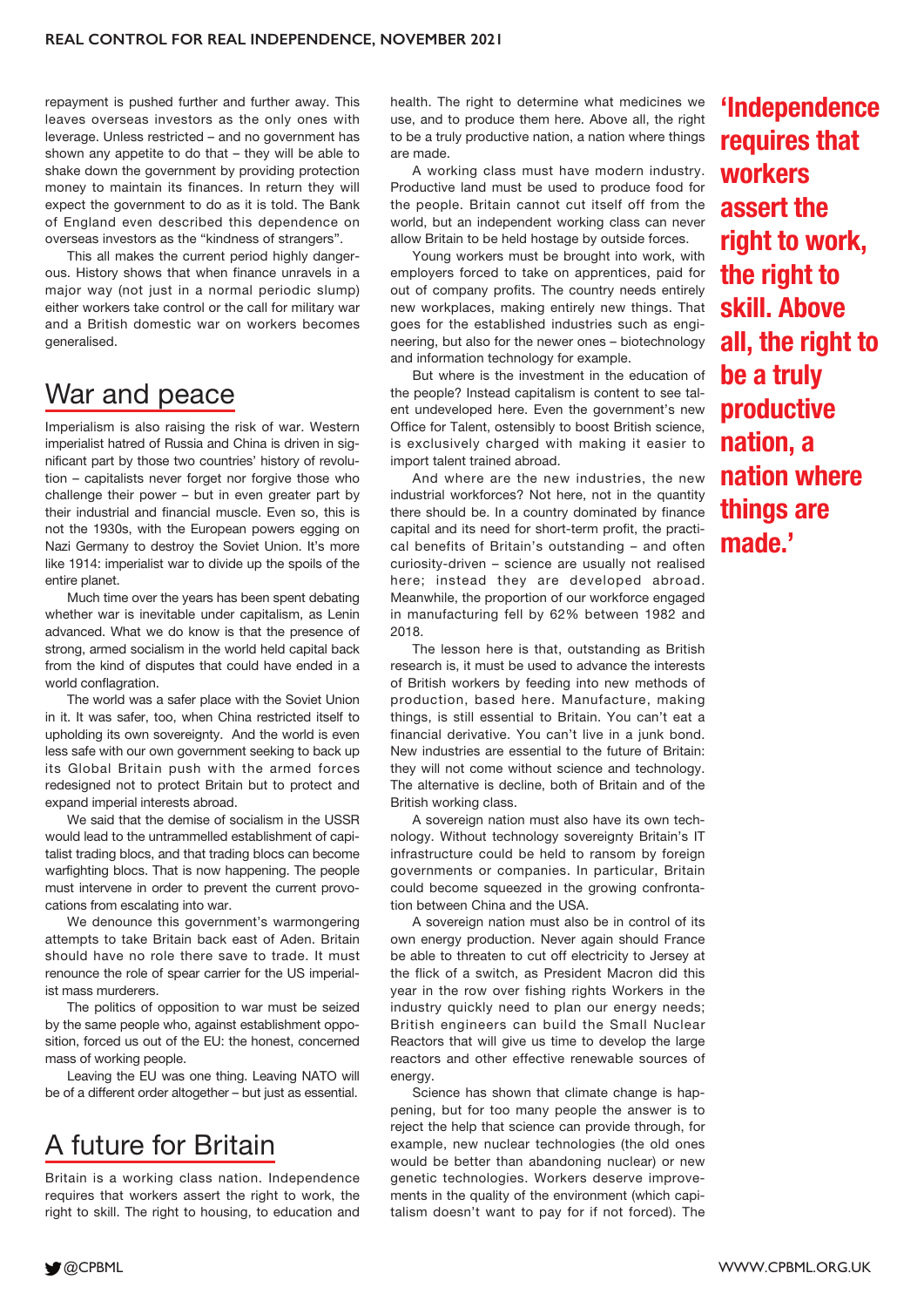dreadful quality of air in towns and cities, where most workers live, is a scandal. But we reject the anti-people philosophy that says the answer to climate change is less industry, fewer people, an end to progress.

In health all workers must assert the need to train enough health professionals here and stop trying to get them from among EU and non-EU workers. End the looting of the talent of the developing world. In agriculture, backward farmers who don't want to modernise, who wish to continue old practices of back-breaking work on the land which only desperate migrants will do, must be made to improve or get out. They must be made to train better, pay better, and invest in new technology. Denying them cheap labour from overseas would be an excellent first step.

We have described in *Workers* the many ways in which the EU is a disaster for the environment. Free from the EU, Britain has the opportunity to make huge environmental gains, but only if control is taken away from capital. Stop fining companies, or at least stop just fining. Instead, make pollution or Volkswagen-style environmental cheating by a company a criminal offence. Lock up boards of directors. Taking the profit motive out of the provision of water would be a start.

If workers can be trained here then products can be made here. No need to go abroad for vaccines, for PPE, for ventilators (in truth, they could always have been made here). Those things should be made here not imported from factories in countries like India, where the need is far greater. If there is a surplus, export them to countries that need them.

## End division

To judge by the media – both social media and the dwindling "mass" media – Britain would appear to be a country that talks of nothing but whether to topple statues. In fact most workers have no interest in such time-wasting discussions. Workers tend to take a common sense approach, the objective struggle of day to day life under capitalism brings material reality to the fore.

What most workers resent is being told to apologise for everything. For advantages they were never handed and don't feel. For the crimes of British imperialism. For having a job.

In our Party Programme of 1971, we rejected the lie that the working class "became a partner in capitalism in imperialist plunder and was rewarded with the 'crumbs' of this plunder". The opposite was true: the expansion of empire and the industrial revolution were accompanied by huge increases in the working day, poverty wages, and low life expectancy.

Now the lie has been resurrected, but with a new twist. This time, it is "white privilege", a concept imported from the United States with no relevance in Britain. A whole anti-racist industry has grown up, with good incomes and profits to be made. Sowing division among the people has become a profitable commerce in itself, witness the "transphobia" and "islamophobia" industries.

An accusation of racism, islamophobia (a

catchall term exposing the bigotry of those who use it) or transphobia can end in the sack or blight a career. No wonder the Sewell Report from the Commission on Race and Ethnic Disparities met with hysterical outrage, its members subjected to vile racial slurs and death threats. In fact, the report examined extensive evidence and found a largely tolerant, decent British people.

More worryingly a series of high-profile scandals has revealed a rottenness embedded in many of the trade unions which ought to be advancing the interests of workers. Muted responses to the child exploitation scandal in Rotherham and elsewhere, the failure of the NEU to speak up publicly for the Batley Grammar School teacher suspended by his head teacher and subjected to death threats, students and researchers suspended or sacked for saying that biological women exist.

All this matters, because it highlights the fact that most trade union members have given up on exercising control over their organisations. Few vote in elections for executive members or general secretaries. Fewer still play any kind of part in the running of unions, especially but not exclusively outside the workplace. How can workers expect to exert control over their own country when they abandon the structures of their own defensive organisations?

The fight for the future of Britain is inconceivable without a focus on work, on employment and on production. And for all their weaknesses, most unions have policies – good policies for the most part – that address those issues. But there's no point in having a policy but lacking the will or ability to fight for it.

## The road ahead

The fight ahead will be hard, harder by far than to leave the European Union. Already, those who saw the EU merely as a hindrance to free trade have peeled away. We always knew they would (just as they knew we would diverge from them). But the fight for independence is the only road that brings progress for the working class.

The general direction of travel is clear, while the nature of the fight facing us in the coming years is still taking shape. Some things don't change. Once again, workers will face the opposition of the establishment and will have to organise and unite across the country to achieve our aims'.

The division between Remain and Leave, so significant in the fight to extract ourselves from the EU, is over. We should hardly – if ever now – be using those terms, except perhaps to describe history. The overwhelming majority of workers, those who want control over their lives, jobs and a future for our children, those who dispute the right of the multinationals to rule the Earth must unite in the cause of real independence. And the Party must play our part in developing that unity.

What to do? Each part of the class could look at what it couldn't do before Britain left the EU, and now try to do it. For instance, the fishing industry can now assert itself. It can demand that the government uses fisheries protection vessels to see off

**'The division between Remain and Leave, so significant in the fight to extract ourselves from the EU, is over.'**